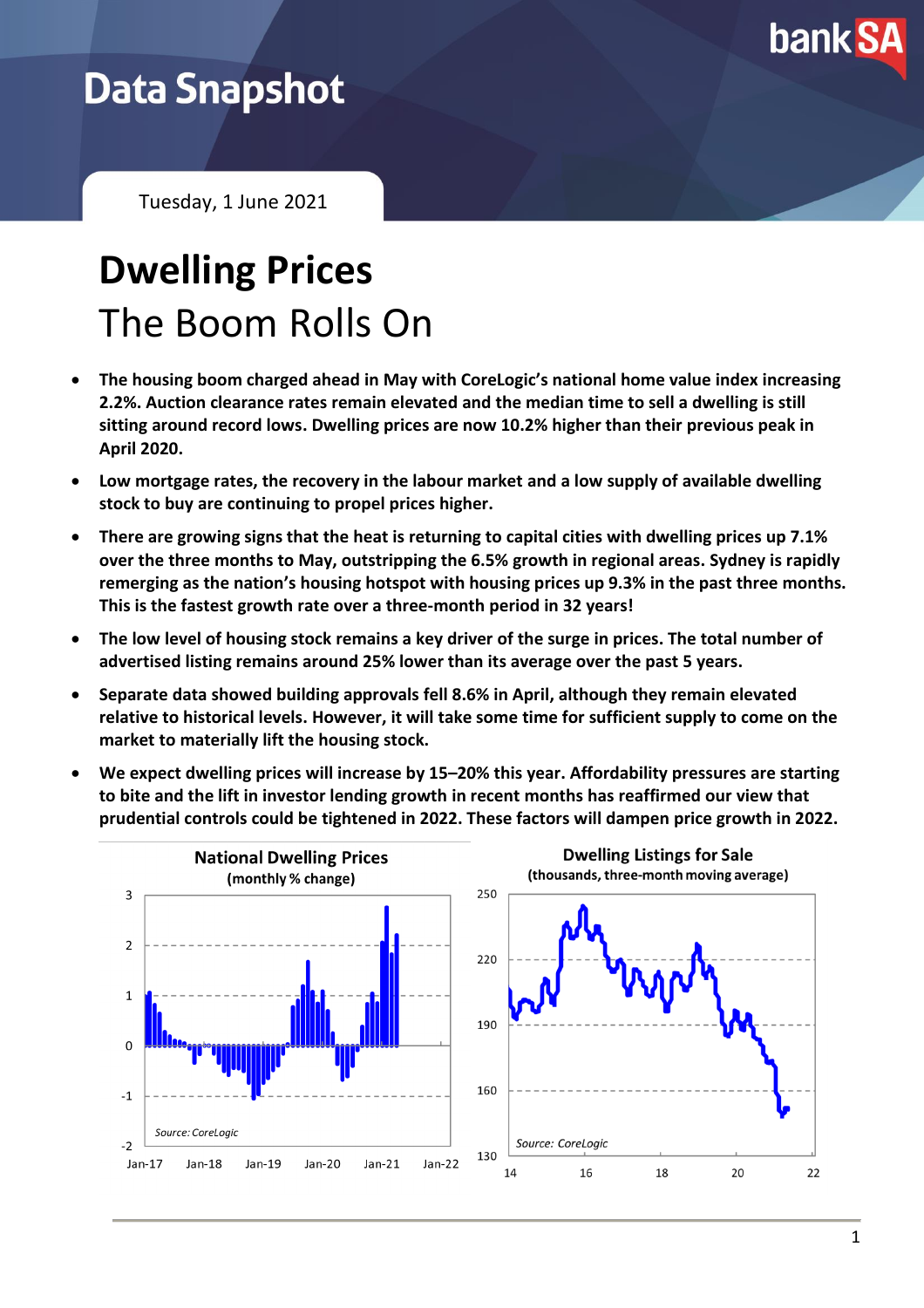The housing boom charged ahead in May. CoreLogic's national home value index rose 2.2%. This follows 1.8% growth in April and a multi-decade high in March when growth was 2.8%. Dwelling prices are now 10.2% higher than their peak in April 2020. Ultra low rates, the recovery in the labour market and low housing supply are continuing to propel prices higher.

Auction clearance rates have held in the mid-to-high 70% range throughout May, slipping a little from March when they were over 80%. However, this is still well above the decade average of 64%. The median time on the market also remains around its record low of 25 days.

The upswing is synchronised across regions and dwelling types, although there are growing signs that the heat is returning to capital cities. Over the past year, regional dwelling prices have increased faster than dwelling prices in the capital cities alongside the changes in the way we live and work. However, this trend looks to be fading, with dwelling prices across the capitals up 7.1% over the past three months, outstripping the 6.5% growth in regional areas.

Sydney is rapidly re-emerging as the nation's housing hotspot with house prices up 9.3% in the past three months. This is the fastest growth over a three-month period in 32 years! In May, dwelling prices in Sydney were up 3.0%.

In annual terms, the growth rate is still higher across the small capitals and regional Australia. Over the 12 months to May, dwelling prices have soared 20.3% in Darwin, the strongest annual gain on record, and 16.5% in Hobart.

At the other end of the spectrum, the weakest markets have been in regional WA, which is flat over the year, and Melbourne, which is up 5.0% with the extended lockdown in 2020 continuing to drag down annual growth.



#### Change in dwelling values

2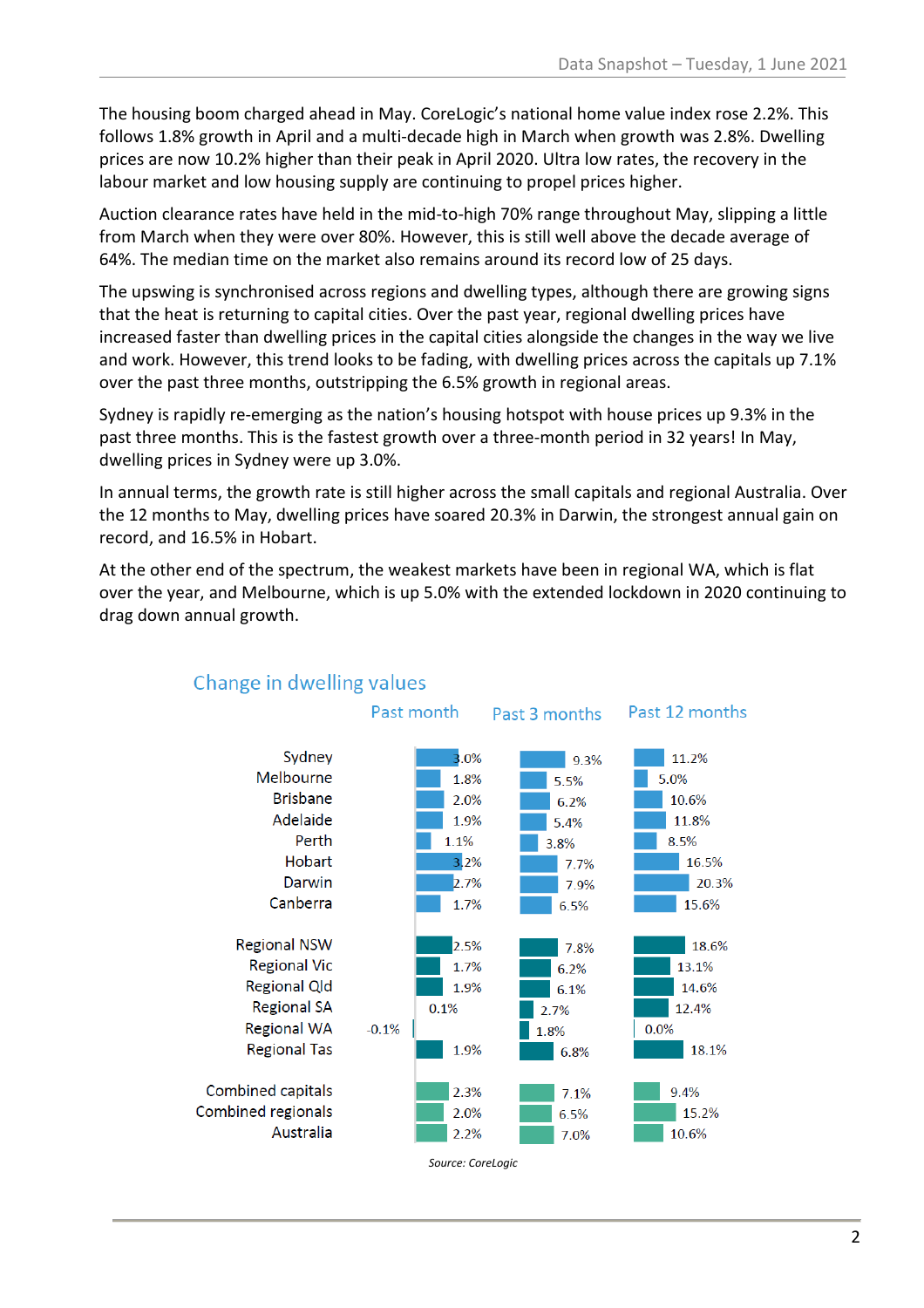House prices are continuing to grow faster than unit prices, up 2.4% and 1.5%, respectively in May. In annual terms, house prices are up 12.4% and unit prices are up 4.8% across the nation.

By valuation segment, the top-end of town is experiencing the fastest growth in prices. Across the capitals, the most expensive quartile of the market rose 9.2% in value over the three months to May, while the cheapest quartile rose by 4.2% in the same period.

The low level of housing stock remains a key driver of the surge in prices. The total number of advertised listings remains around 25% lower than its average over the past 5 years. The sales to new listings ratio is at 1.1. In other words, for every new property that is listed, there is more than one sale occurring. This represents a rapid absorption rate which is keeping the total advertised tock very low.

There has been a rush in building approvals over recent months as buyers sought to take advantage of the government's HomeBuilder scheme. Data hot-off-the-press for April showed building approvals fell 8.6%, although they still remain elevated relative to historical levels. However, it will take some time for sufficient housing supply to come on the market and alleviate supply constraints.

#### **Outlook**

We expect dwelling prices will increase by 15–20% this year followed by a moderation in growth in 2022.

Low mortgage rates and the ongoing recovery in the labour market will continue to support consumer confidence and push up prices in conjunction with the low level of supply.

Affordability pressures are already starting to bite – notably lending to first home buyers has declined in recent months. First home buyers tend to be more sensitive to affordability constraints than other buyers. This will take some of the steam out of price growth.

What might have more of a bearing on prices however is whether regulators tighten macroprudential controls. While regulators have so far emphasised that lending standards remain sound, the rapid lift in investor lending growth in recent months is sure to have caught their attention. We believe it is likely authorities will intervene in 2022, which will lead to a material slowing in dwelling price growth.

> **Matthew Bunny, Economist** Ph: 02-8254-0023